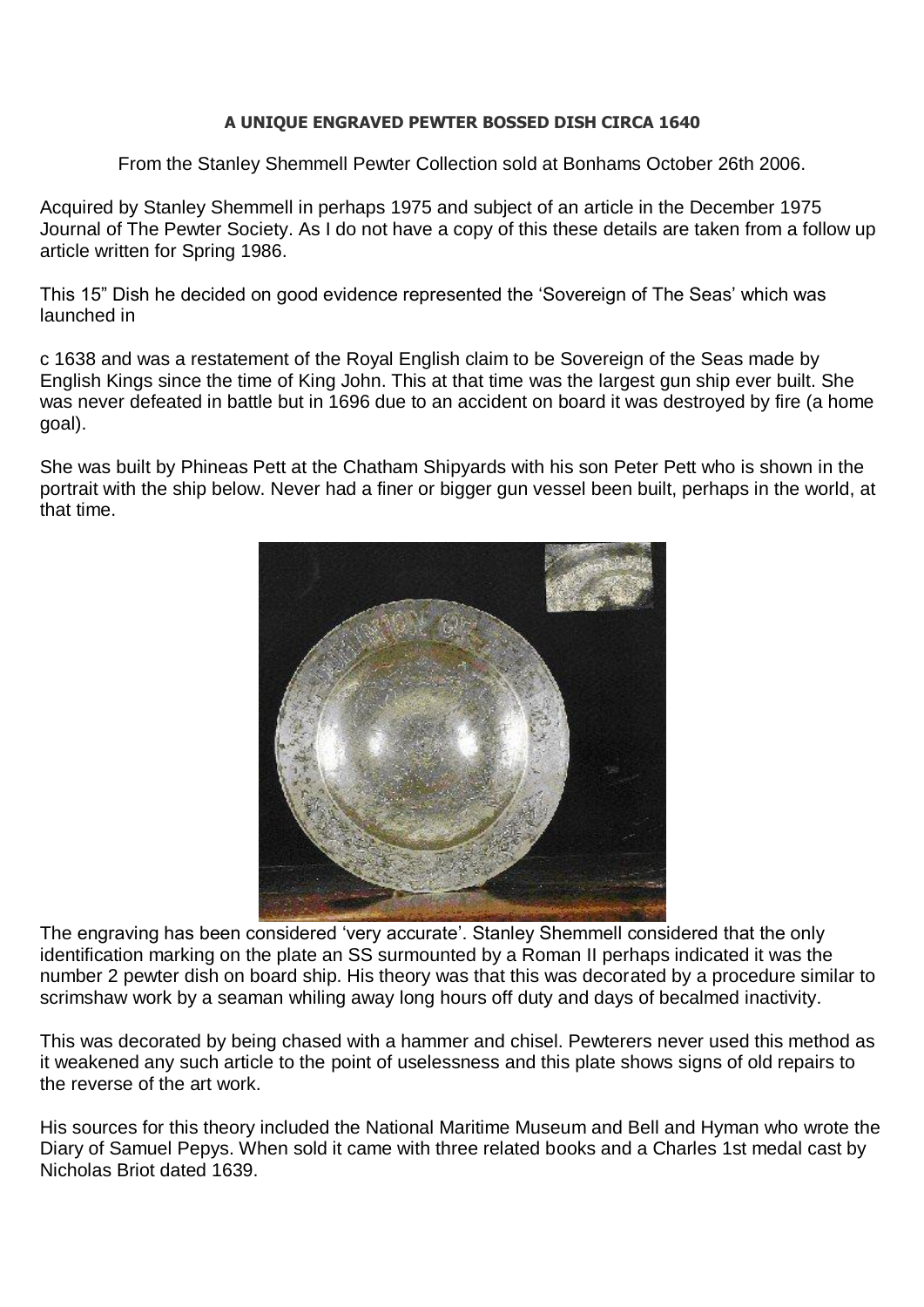It is perhaps unique. Its condition is not as best. The expression 'Dominion Of The Seas' derives from a letter written by Charles I to Sir William Boswell his Ambassador at the Hague stating. ''His majesty finds it necessary for his own defence and safety to re-assume and keep his ancient right in the dominion of these seas'' (presume the North Sea and English Channel also referred to as the 'narrow seas'